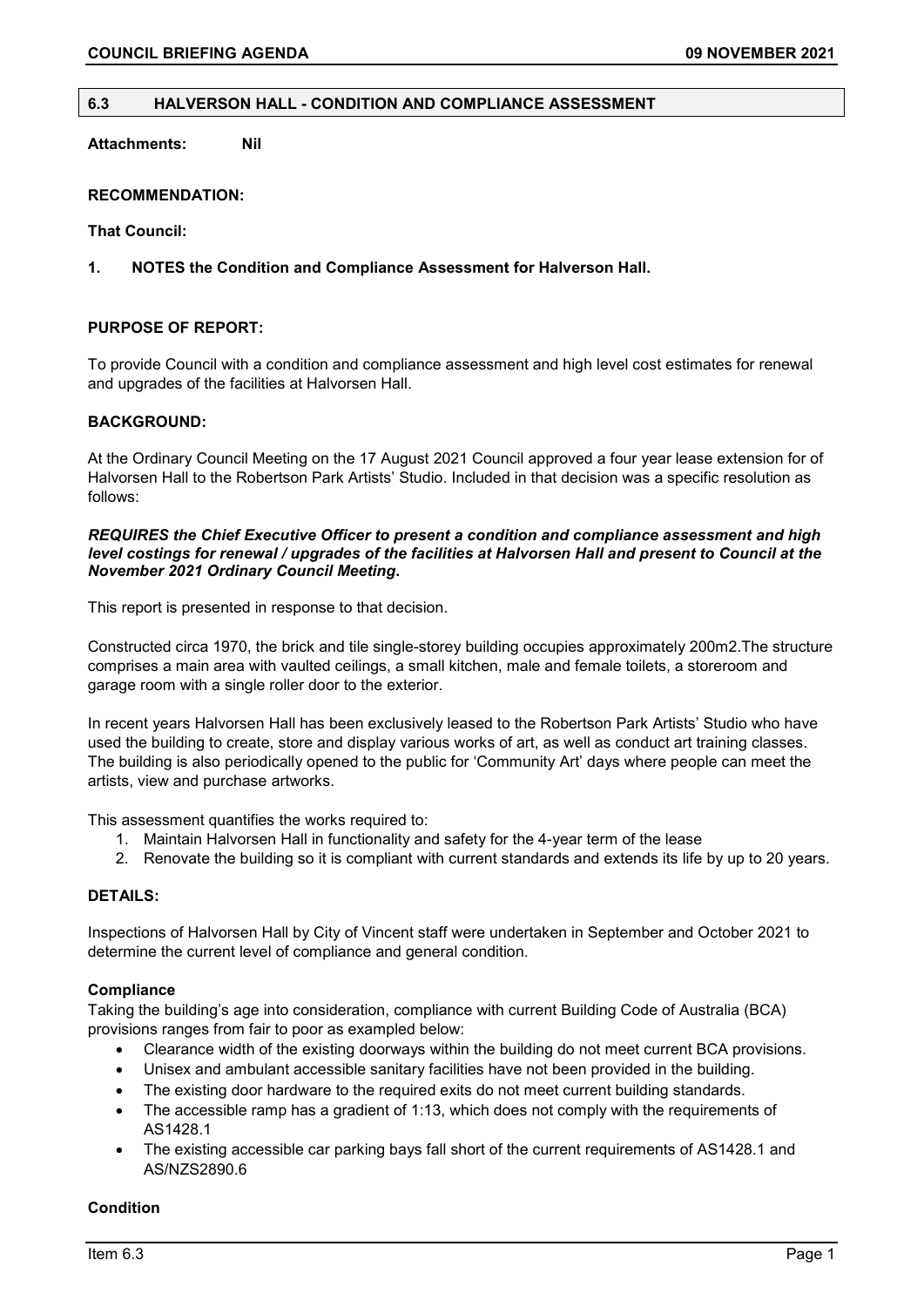The exterior of the building was found to be structurally sound with majority of external components rated in good to fair condition. Internally the building was found to be in a fair to poor condition. Examples of the poor condition are:

- Rotting window and door sills
- Roof ridge capping cracked and deteriorated
- Heating system not working
- Inefficient ceiling lighting
- Painting requires renewing

Works to make the building functional and serviceable (not BCA compliant) until the end of the current 4-year Lease term:

| $\sim$ | Replacement of ceiling lighting -                    | \$2,000 |
|--------|------------------------------------------------------|---------|
| $\sim$ | Installation of drop-down power points -             | \$2,000 |
|        | Replacement of wall heaters -                        | \$3,500 |
| $\sim$ | Replacement/repair of front entry frames and sills - | \$2,000 |
| $\sim$ | Repointing roof capping and replacing broken tiles - | \$5,000 |
|        | Painting $-$                                         | \$2,500 |
|        | Contingency -                                        | \$2,000 |

Estimated Total = \$19,000

Works to bring the building into compliance in conjunction with current standards and extend the building's functional life by up to 20 years:

| $\sim$ | Redesign of internal floor plan and service reticulation - | \$10,000 |
|--------|------------------------------------------------------------|----------|
| $\sim$ | New switchboard, electrical reticulation and fixtures -    | \$15,000 |
| $\sim$ | Removal of existing toilets and kitchen -                  | \$20,000 |
| $\sim$ | New, disabled compliant toilets and kitchen -              | \$60,000 |
|        | New access doors and hardware throughout -                 | \$20,000 |
| $\sim$ | New disabled access ramp and railing -                     | \$20,000 |
| $\sim$ | Introduction of dedicated storage area -                   | \$20,000 |
|        | Painting -                                                 | \$10,000 |
|        | Contingency -                                              | \$20,000 |

Estimated Total = \$195,000

# **CONSULTATION/ADVERTISING:**

The Lessee has been involved with development of the condition and compliance assessment. Proposed works are in line with the Lessees intentions.

No notices or proposed works have been advertised publicly.

#### **LEGAL/POLICY:**

The building is required to be maintained to the standards in force at the time of construction. With certain exceptions, there is no requirement for buildings to be continually upgraded to achieve compliance with current BCA standards.

Upgrades are undertaken to areas that are non-compliant with current standards, then the upgrades must be compliant.

An example, in the instance of Halvorsen Hall, upgrades to the bathrooms will require compliance with accessibility standards like wheelchair access, accessible car parking,

### **RISK MANAGEMENT IMPLICATIONS**

Low: It is low risk for Council to receive this report